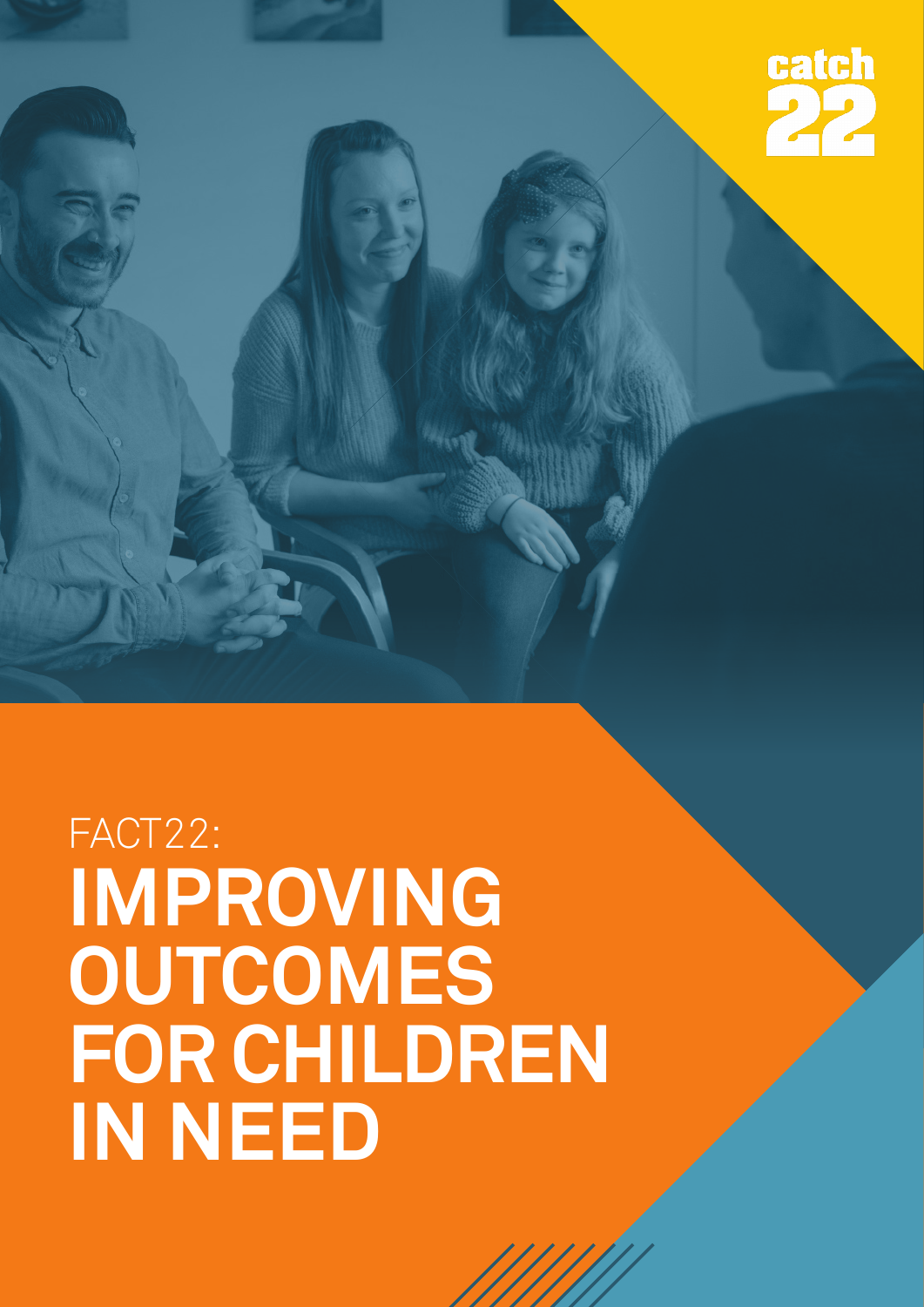### **Fact22 was designed together with young people,** their families and the community. It cuts the number of children escalating to child protection, reducing repeat referrals to social care and

social work caseloads.

Fact22 (Families Achieving Change Together) is an innovative approach to supporting families and children in need. Following a successful pilot funded by the Department of Education innovation programme, Fact22 operated across Cheshire East and Coventry, and the model has been adopted by a number of other local authorities.

## IMPROVING OUTCOMES

National demand for children's services is rising while social worker shortages and increased pressure on resources means that new thinking is vital. **Getting this right is not about doing more with less; it is about giving providers the freedom to do things differently.** 

"Using the Fact22 model has helped us move to a place where we have significantly reduced reliance on costly agency staff, and we're able to draw on the different skill sets of the Family Workers, Social Work Practitioners and volunteers within the Fact22 pods.

**The service has freed up our social workers to focus their time on higher risk families and child protection cases, while still making sure children in need are prioritised.** The

Fact22 model means our families have more face time with staff, so they really drill down into the resilience, networks and strength those families have. We're committed to the model, we're seeing results and now we're even placing our social work students with Fact22- the service is helping us 'grow our own' workforce." Jacquie Sims, Director of Children's Services, Cheshire East Council

#### **In Cheshire East since 2015 Fact22 has:**

### THE MODEL

It provides families with the intensive support needed to achieve change, focusing on the hidden strengths that family already have, helping them to find sustainable solutions to change their lives.

Our teams are organised into 'pods', with each case allocated a family worker. Family workers are managed by a qualified social worker who oversees the team.

Volunteer peer mentors and family role models work alongside our staff, helping families to sustain positive changes during and after Fact22 involvement.

This model freed up qualified social workers to manage their high-risk caseloads while focusing other resources on lower risk children on the cusp of the system.

Our approach helps to prevent the escalating needs, risks and costs associated with intervening too late, and unlock capacity that already exists within communities. All service staff are trained by Eileen Murphy Consultants in supporting Solution Focussed Approaches with families.

#### **Support available through the service:**

- Targeted and intensive engagement for children and families
- Dedicated keyworker support
- Planning, delivery and review of individual programmes of support (Child in Need plans)
- Signposting and support to access positive activities
- Delivery of parenting groups and individual parenting home coaching
- Volunteer mentoring from adults and young people





**30%**





Reduced the re-referral rate into the service from 23% to 8.8%

Reduced the average social worker's caseload by 30%

Reduced reliance on social

work agency staff

Achieved 95% engagement from families